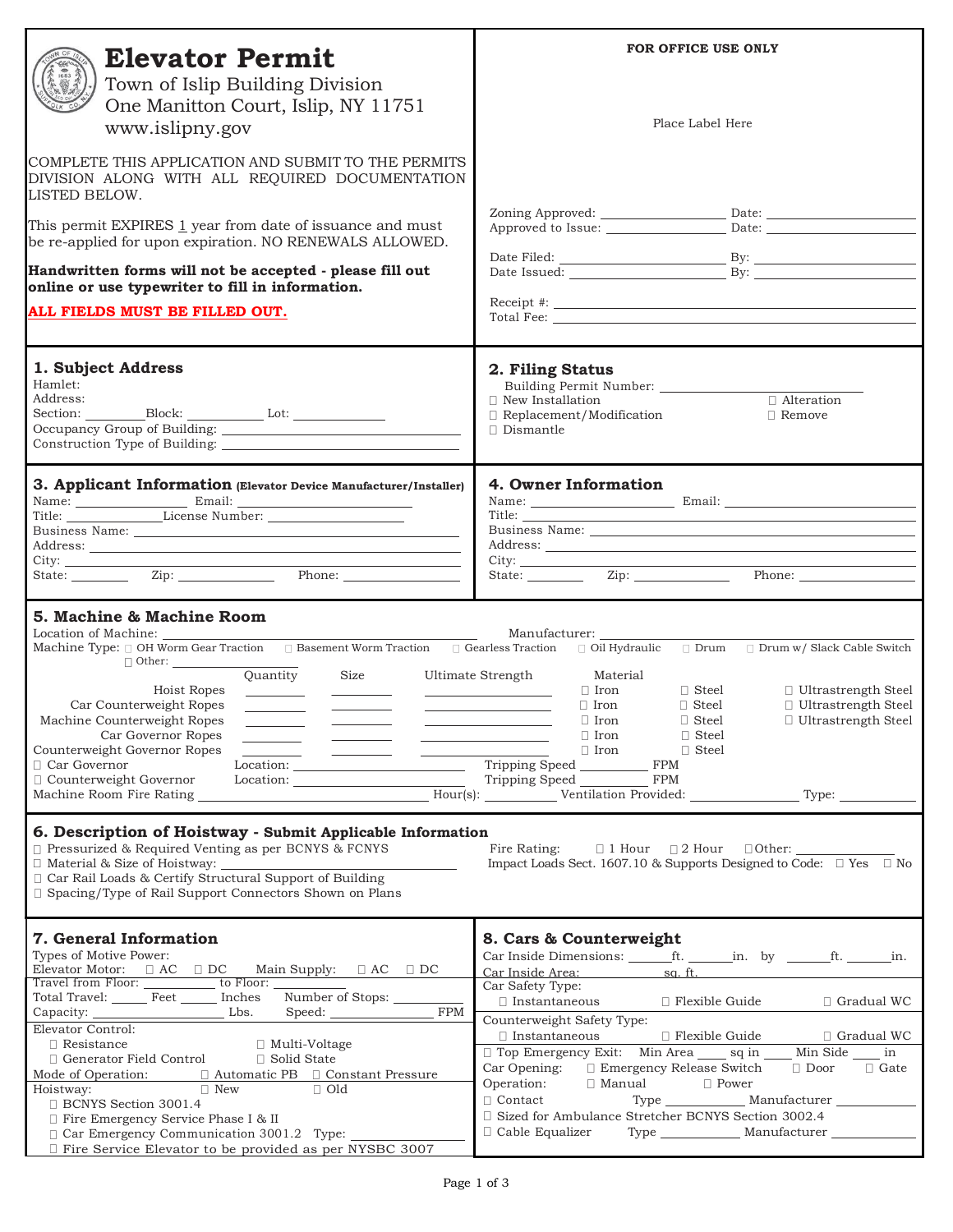| 9. Hoistway Opening                                                                                                                                                            | 10. Pit & Buffers (Emergency Stop Switch Req.)                                                                                                                                                                                              |
|--------------------------------------------------------------------------------------------------------------------------------------------------------------------------------|---------------------------------------------------------------------------------------------------------------------------------------------------------------------------------------------------------------------------------------------|
| $\Box$ Horizontal<br>$\Box$ Swing<br>$\Box$ Vertical<br>Door<br>$\Box$ Fire Rating of Door<br>Operation: $\Box$ Manual $\Box$ Self-Closing<br>$\Box$ Vision Panel with Grilles | Car Buffer: Engagement Speed: FPM Stroke: _____ feet _______ in<br>Manufacturer:<br>$\Box$ Spring<br>$\Box$ Oil<br>Type:<br>Counterweight Buffer: Engagement Speed: FPM Stroke: feet in<br>Manufacturer:                                    |
| $\Box$ Interlocks<br>Type:<br>Number of Openings:<br>Front:<br>Rear:<br>$\Box$ Self-Closing Emergency Doors in Blind Hoistway<br>$\Box$ Interlock in Blind Hoistway            | $\Box$ Spring<br>$\Box$ Oil<br>Type:<br>$\Box$ Compensation Chain<br>Length: ft.<br>$\Box$ Compensation Rope<br>Length: ft.<br>Counterweight Screen Guard<br>$\Box$ No<br>$\Box$ Yes<br>Occupied Space Below Pit<br>$\Box$ No<br>$\Box$ Yes |

### **11. Device Identification**

|                                |                       |                                     |                              |                                 | <b>Appliance Design Standards</b>   | <b>Check Here</b> |
|--------------------------------|-----------------------|-------------------------------------|------------------------------|---------------------------------|-------------------------------------|-------------------|
| Elevator Plan Numbers          | Elevator Plan Numbers |                                     | <b>Elevator Plan Numbers</b> |                                 | BCNYS - Chapter 30 Elevator         |                   |
|                                |                       |                                     |                              |                                 | $A18.1 - 2008$                      |                   |
|                                |                       |                                     |                              |                                 | ICC/ANSI A117.1 - 2009              |                   |
|                                |                       |                                     |                              |                                 | ASME A17.1 - 2016                   |                   |
|                                |                       |                                     |                              |                                 | CSA B44 - 2016                      |                   |
| Device Type:                   |                       | $\Box$ Fire Service Access Elevator |                              | □ Occupant Evacuation Elevators |                                     |                   |
| Passenger                      | Escalator             | $\Box$ Manlift                      | $\Box$ Dumbwaiter            |                                 | Wheelchair Lift                     | $\Box$ Other      |
| Freight                        | Sidewalk              | $\Box$ Moving Walk                  | $\Box$ Amusement-Permanent   |                                 | $\Box$ Private Residential Elevator | $\Box$ LU/LA      |
| -- -- <b>---</b> -- <b>---</b> | -- - - -              | .                                   |                              | .                               |                                     |                   |

### **12. ALTERATION – If this application is for an alteration, please state the exact nature of alteration(s):**

Commercial and residential elevators are regulated in the 2020 NYS Uniform Codes and reference standards as adopted. As such, and in accordance with applicable laws, commercial and residential elevators require building permits from the Town of Islip.

## **APPLICATION REQUIREMENTS:**

Please follow the Building Permit Requirements for the proposed work associated with an elevator installation (interior alteration, addition, new building). A separate permit is required for any elevator installation.

- 1. Method of submittal:
	- a. Electronic Submittal Please refer to the Building Permit – [Electronic Submittal Process](https://islipny.gov/building-division-permits-list/986-document-upload-instructions-for-electronic-submissions-building/file) flyer on our website. No hardcopies of documents are required with the initial electronic submission unless otherwise referenced in the flyer. Our staff will advise you on the total number of hardcopy documents required prior to permit issuance.
	- b. Hardcopy Submittal Please refer to our website for [Application Requirements](https://islipny.gov/community-and-services/documents/planning-development/980-planning-development-temporary-application-process-requirements-during-covid-19-pandemic/file) submittal process currently in effect. We will advise you on the total number of hardcopy documents required prior to permit issuance.
- 2. Application and Fee This application must be filled out in its entirety and submitted with all the requirements listed below along with the non-refundable fee. The application must be filled out electronically or typed – **APPLICATIONS COMPLETED BY HAND WILL NOT BE ACCEPTED**.
- 3. Professional Certification The RDP who signed and sealed the shop drawings shall submit a signed and sealed letter of certification. This certification shall read as follows (**this wording shall not be modified**):

#### For Commercial Elevators (not including Limited Use Limited Access):

The construction documents and drawings are in compliance with the 2020 NYSBC (Chapters 11, 27 and 30), 2020 NYSFC section 606, reference standard ASME A17.1 2016 and CSA B44 2016 and ICC A117.1 2009."

## For Limited Use Limited Access Elevators (LULA):

"The construction documents and drawings are in compliance with ASME A17.1 2016 and CSA B44 2016 section 5.2 and ICC A117.1 2009 section 408."

### For Residential Elevators:

"The construction documents and drawings are in compliance with ASME A17.1 2016 and CSA B44 2016 section 5.3 and ICC A117.1 2009 section 409."

- 4. Manufacturer's Shop Drawings One (1) set of elevator shop drawings, signed and sealed by a NYS Registered Design Professional (RDP) are required. The drawings must contain a contact title block with contact information for the RDP, and must clearly show the following:
	- a. All elevators in a building must be numbered for identification purposes (i.e. *Elevator No. 1*, *Elevator No. 2*, etc.)
	- b. Location of elevator and elevator machinery within the building.
	- c. Floors between which the elevator travels.
	- d. Total length of travel in feet and inches.
	- e. Location of all entrances to shaft and car.